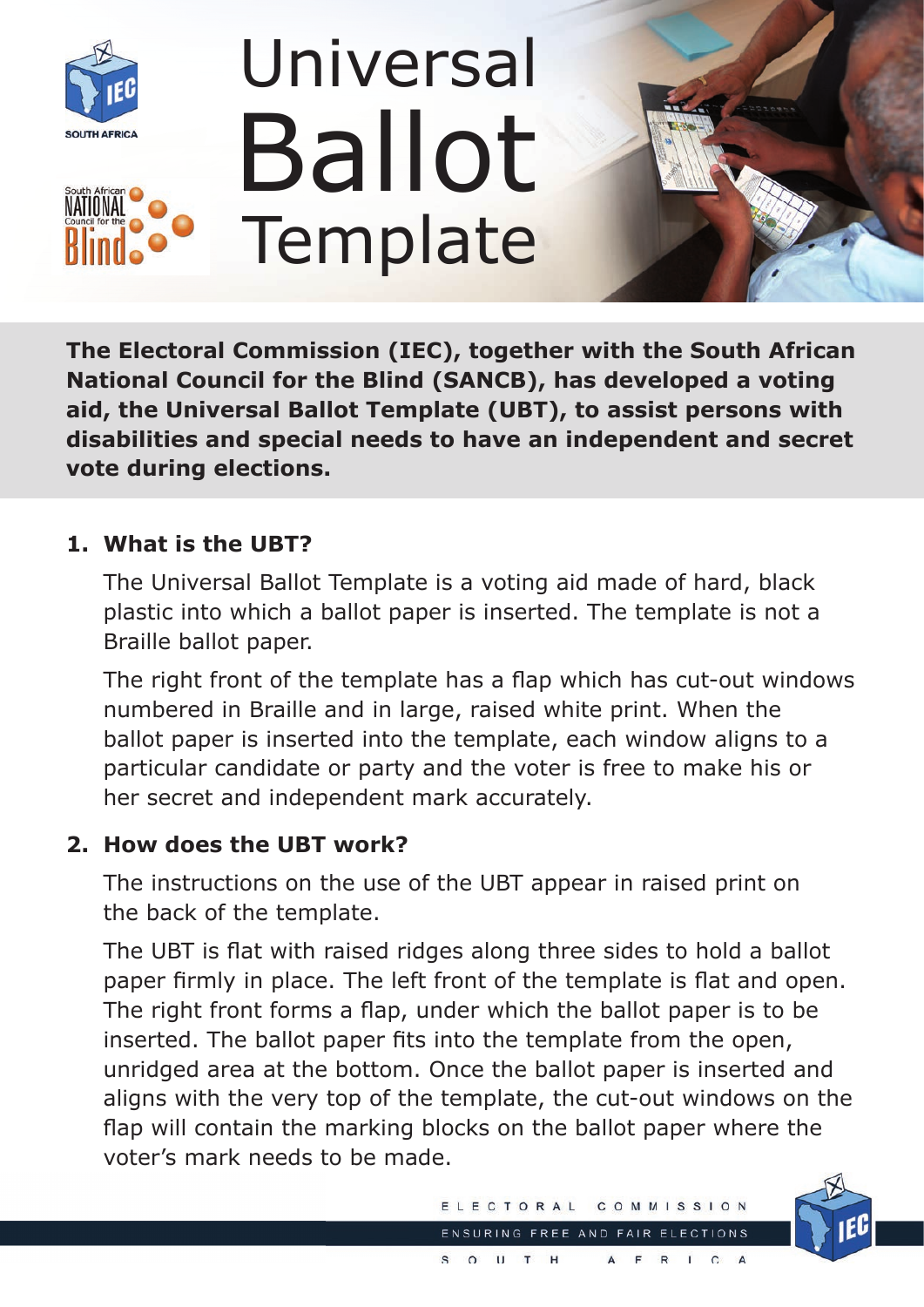#### **3. Who can use the UBT?**

- Blind and partially-sighted people
- Low-vision users
- People who are dyslexic
- The elderly
- People with low literacy
- People with motor and nervous conditions which do not allow for a steady hand

## **4. When can the UBT be used?**

- National and Provincial Elections
- Local Government Elections
- By-elections

## **5. Can the UBT be used for special votes?**

Yes, it can be used at the voting station and for home visits.

#### **6. How would you cast your vote using the UBT?**

 You must be able to mark your ballot in a manner that is absolutely private and consistent with your intended selection(s).

 After receiving the ballot paper at the voting station, you must place the ballot paper in the UBT as follows:

- Insert the ballot paper into the template from the open, unridged area at the bottom.
- Ensure that the top edge of the ballot rests against the top edge of the template.
- Check the correct positioning of the ballot by feeling the top right corner of the ballot paper through the cut-out triangle at the back of the UBT.
- Ensure that the marking squares on the ballot are aligned with the UBT windows.
- Please ask for help if needed.

The voting official must then:

- Explain to you which ballot is being used in the template.
- Ask if you want to know the order in which the names of the parties or candidates appear on the ballot.
- Read out loudly and accurately the parties or candidates on the ballot.
- Ensure that the numerical sequence in which they appear is clearly understood.
- Allow you an opportunity to make your mark in private.

You, the voter, must then:

• Use the windows on the UBT to identify the number corresponding



- to your choice of party or candidate.
- Remove the ballot from the UBT and fold it in private.
- Repeat the process in the event of more than one ballot.
- Leave the UBT in the booth to be collected by the voting official.
- Be directed to the ballot box(es) and deposit the folded ballot(s).



Braille/ embossed lettering

Cut-out windows